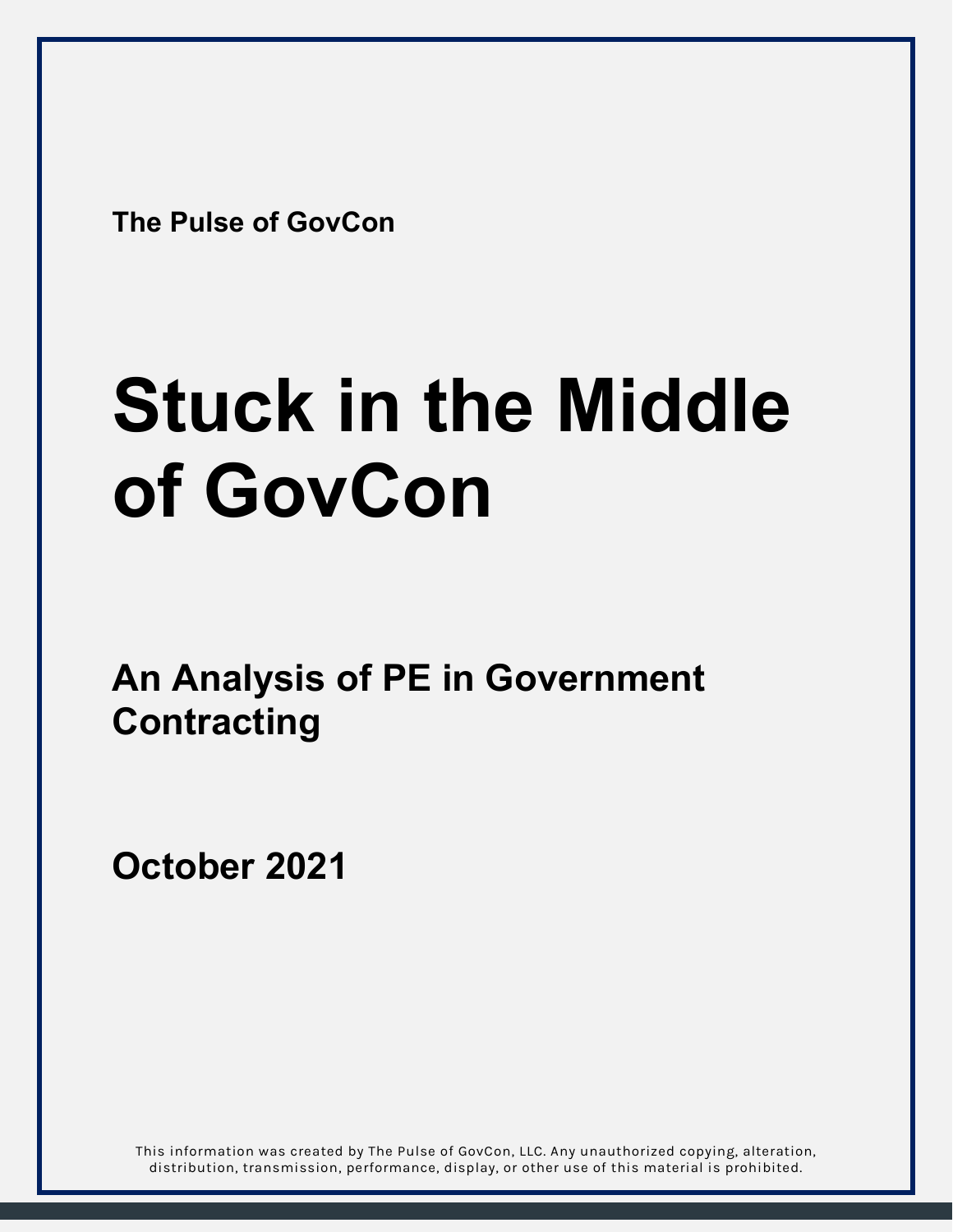

# **I. Introduction.**

It's no secret that size matters in the federal government contracting industry. It's a common trope that small businesses who support the federal government work to build larger, only to become paralyzed, or worse, parish, in the valley of death once their organization reaches the dreaded undefined and undesirable mid-size/-mid-tier standard<sup>[1](#page-1-0)</sup>. Without the socio-economic set-aside benefits of a small business, or the established internal resources of a large organization, these mid-sized companies get lost at sea - small catamarans against the giant yachts of industry. Yet, in the last 20 years, there has been a massive uptick in private equity interest in mid-size federal contracting firms.



#### **WWW.THEPULSEGOVCON.COM | PUNDITS@PULSEGOVCON.COM**

<span id="page-1-0"></span><sup>&</sup>lt;sup>1</sup> https://docs.house.gov/Committee/Calendar/ByEvent.aspx?EventID=108230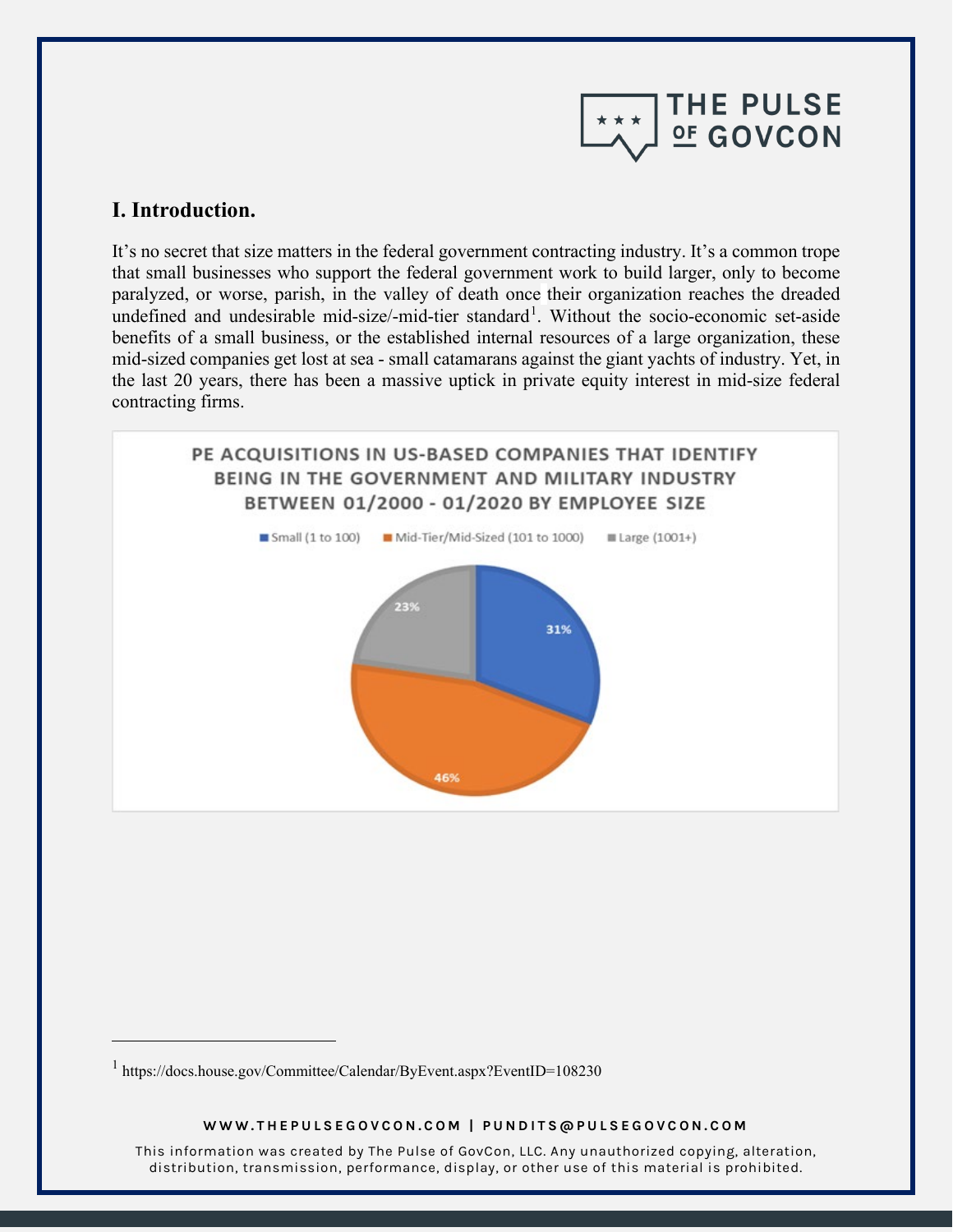

# **Private Equity Acquisitions in US-based Firms that Identify** as a Primarily Government and Military Firm (2000 - 2020)



The aforementioned information comes from Crunchbase, an opensource, albeit imperfect, platform for finding information for investments and funding information. M&A companies typically track this information internally. KippsDeSantos for example, tracks PEG platforms and PEG Platform add-on acquisitions by year back to 2010.

#### **WWW.THEPULSEGOVCON.COM | PUNDITS@PULSEGOVCON.COM**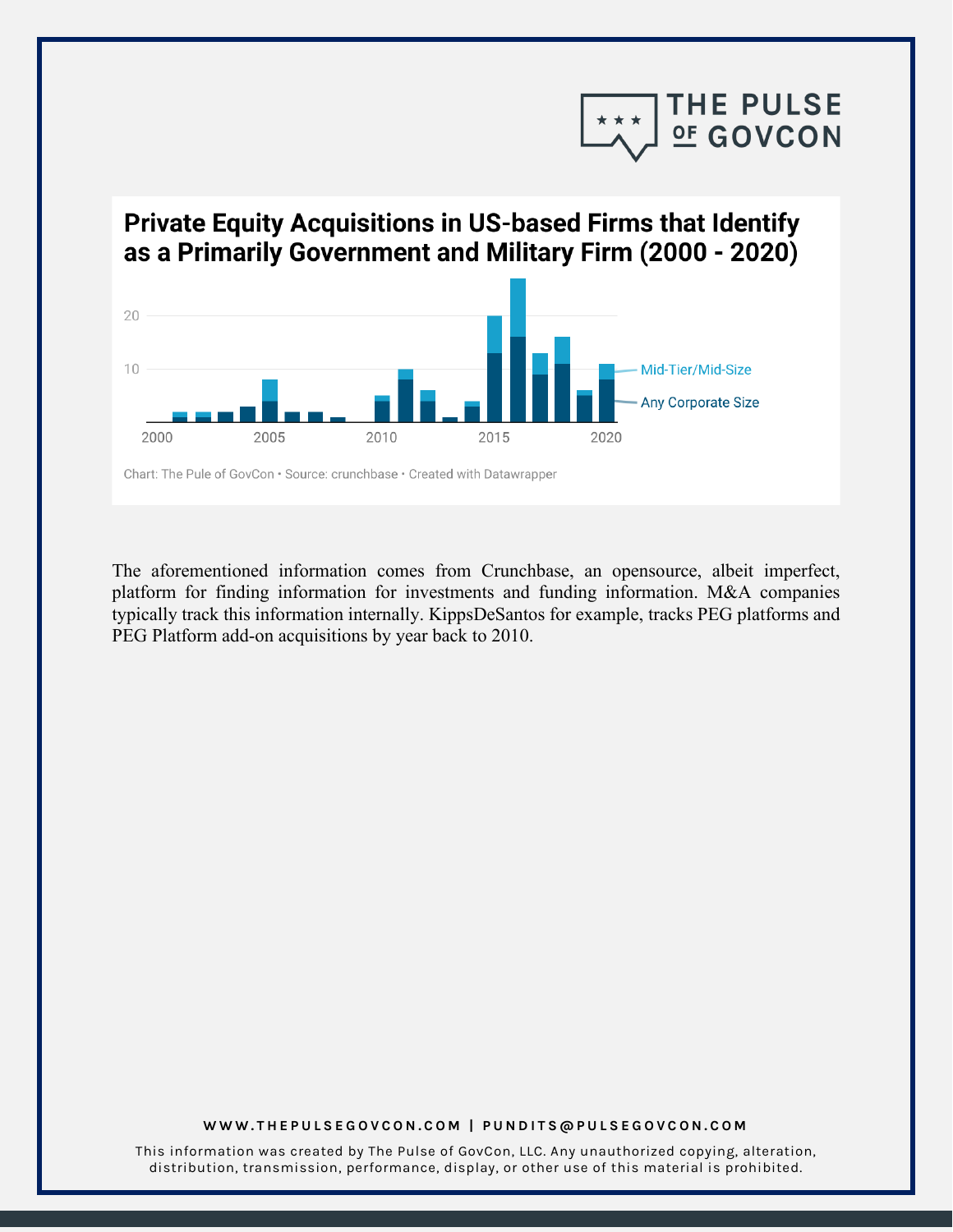

## Government Technology Solutions Buyer and Seller Composition Has Evolved

- · Public strategics have become increasingly selective in their M&A strategies; prioritizing impact over volume (i.e., number of deals)
- PEGs have become more active, willing, and able to pay "strategic" valuations
- Attractive federal budgetary trends and increased sector awareness drove increase in interest
- Strong capital market dynamics led to a more active fundraising climate
- Combination of available capital and favorable fundraising markets availability, leverage, and low interest rates encourage aggressive M&A activity and competitive valuations alongside strategic buyers



Kipps DeSanto

There's no substitute for experience | Confidential | 1

#### **WWW.THEPULSEGOVCON.COM | PUNDITS@PULSEGOVCON.COM**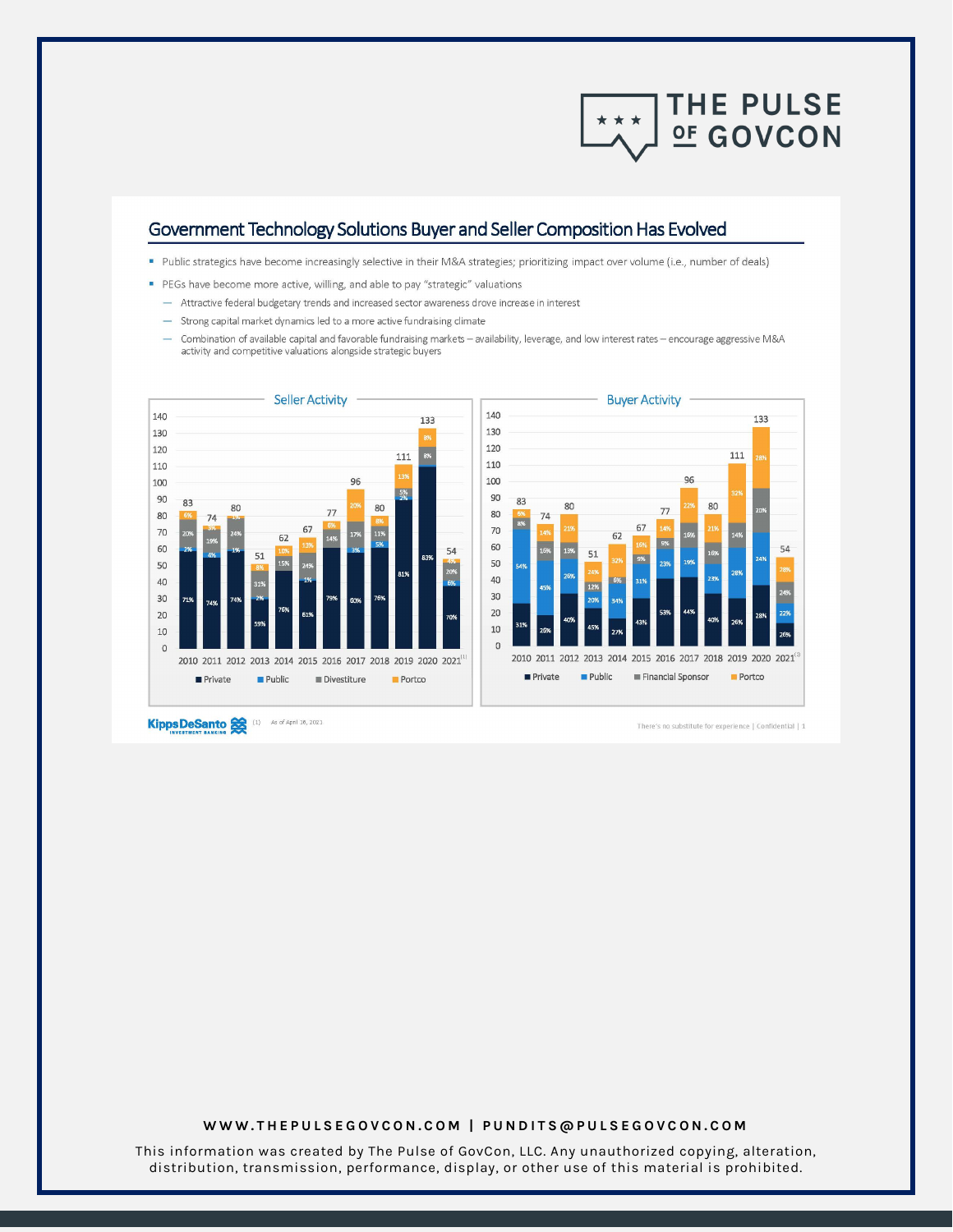

In the current world of federal contracting, there are various barriers to entry to working with the federal government. From Cybersecurity Maturity Model Certification (CMMC) to Defense Contract Audit Agency (DCAA) compliant accounting system, federal government contractors need to meet various criteria to bid on certain contracts<sup>[2](#page-4-0)[3](#page-4-1)</sup>. Size is another one of these barriers. Companies find themselves either too big to benefit as a small business, but not large enough to compete with the industry titans. So why, if mid-sized firms are the middle child of contracting, are these companies appealing to private equity firms? While many proponents would argue that mid-tier firms are the right size to fit into private equity firm's investment profile, this is not their incentive for doing so. Their reasoning for investing into this particular market is because they know that they do not receive the special benefits that a small business

|                                 | Deal Volume and Mix         |                            |         |
|---------------------------------|-----------------------------|----------------------------|---------|
|                                 | 2010-2014                   | 2015-2018                  | 2019-20 |
| <b>PFG Platform</b>             | 7.8                         | 10.3                       | 21.5    |
| <b>PFG Tuck-in</b>              | 12.8                        | 15.0                       | 36.5    |
| <b>Total PEG Deals</b>          | 20.6                        | 25.3                       | 58.0    |
| <b>Total Deals</b>              | 70                          | 80                         | 122.0   |
|                                 | 30.4%                       | 30.9%                      | 47.5%   |
| (\$ in millions)                | <b>PEG Platform Medians</b> |                            |         |
|                                 | 2010-2014                   | 2015-2018                  | 2019-20 |
| Enterprise Value <sup>(1)</sup> | 201.3                       | 197.8                      | 74.6    |
|                                 |                             |                            |         |
| Revenue                         | 251.1                       | 228.0                      | 71.8    |
| EV / EBITDA                     | 7.3                         | 8.0                        | 7.7     |
|                                 |                             | <b>PEG Tuck-in Medians</b> |         |
|                                 | 2010-2014                   | 2015-2018                  | 2019-20 |
| Enterprise Value <sup>(1)</sup> | 63.0                        | 48.3                       | 46.4    |
| Revenue                         | 29.4                        | 46.3                       | 63.6    |
| EV / EBITDA                     | 7.2                         | 7.5                        | 7.9     |

GovCon PEG Activity - 2010 - 2020

would receive and simply do not have the resources or capital to compete with their larger competitors, which leaves them in a position to be a prime target for equity firms.

The Pulse of GovCon aims to explore the impact of these investments and speculate as to whether small businesses will one day need to pursue private equity in order to stay competitive. In this case study, we will consider the impact of increased private equity interest in the federal contracting, government, and military industry, especially in mid-sized/mid-tier organizations.

The Pulse of GovCon engaged 4 subject matter experts (SMEs) to answer the following questions:

**1. What type (i.e. PSC [Service, Product, Research & Development (R&D)]) and size (based on a number of employees) are federal government contracting companies attracting private equity interest?**

#### **WWW.THEPULSEGOVCON.COM | PUNDITS@PULSEGOVCON.COM**

<span id="page-4-0"></span><sup>2</sup> https://www.acq.osd.mil/cmmc/

<span id="page-4-1"></span><sup>3</sup> https://www.dcaa.mil/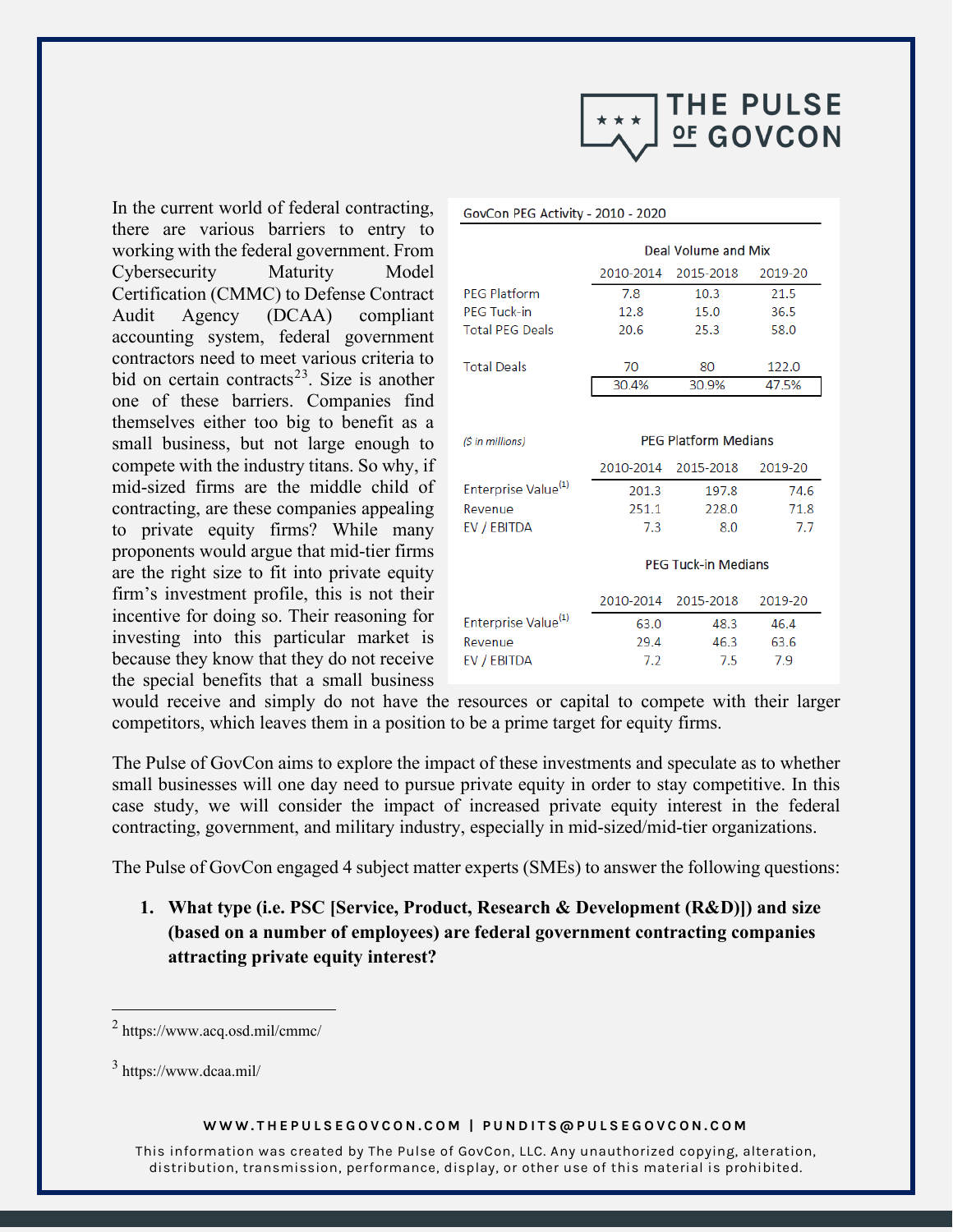

- **2. Do federal government contracting companies become objectively more "successful" (profitable and/or notable) within 5 years of receiving private equity backing?**
- **3. Are mid-tier/mid-size companies less likely to close their doors if they have private equity investment?**
- **4. Will trends show a "trickle-down effect" of private equity interest in smaller companies?**

The theory of natural selections says, "*It is not the strongest of the species that survives, nor the most intelligent that survives. It is the one that is most adaptable to change"*. In the future of federal government contracting, will that theory change to *"only the ones that can adapt to be funded will survive?"*

# **II. Literature**

## *Mid-Tier Federal Government Contractors*

#### *Definition*

Currently, there is no formal or legal definition of a mid-tier/mid-size standard in the federal government contracting industry. Some Private Equity firms will define a mid-tier federal government contractor as a business which possesses an EBITDA between \$10-50 million and equates to \$75-750 million in revenue for that government contracting firm. However, for the purposes of this research, The Pulse of GovCon relied upon Bloomberg Government and Forbes to define a mid-tier/mid-size standard of a federal government contracting organization. According to Bloomberg Government, a mid-tier/mid-size federal contractor is defined as having an annual spending obligation greater than or equal to \$25 million and less than \$500 million<sup>[4](#page-5-0)</sup>. And according to Forbes, a mid-tier/mid-size business is defined as one between  $100$  - 1,000 employees<sup>[5](#page-5-1)</sup>.

#### *Market Share*

As of Fiscal Year (FY) 2017, mid-size/mid-tier federal government contractors claim 26.8% of the market share while only making up 1% of all active vendors, according to Bloomberg Government<sup>[6](#page-5-2)[7](#page-5-3)</sup>. Despite only making up 1% of market vendors, mid-tier/mid-size federal

#### **WWW.THEPULSEGOVCON.COM | PUNDITS@PULSEGOVCON.COM**

<span id="page-5-0"></span><sup>&</sup>lt;sup>4</sup> https://data.bloomberglp.com/bna/sites/3/2018/12/Bloomberg-Government\_2018Mid-TierMarketReport.pdf

<span id="page-5-1"></span><sup>5</sup> https://chrismercer.net/middle-market-companies/

<span id="page-5-2"></span> $6$  Vendors that received federal spending obligations in that fiscal year

<span id="page-5-3"></span> $^7$  https://data.bloomberglp.com/bna/sites/3/2018/12/Bloomberg-Government 2018Mid-TierMarketReport.pdf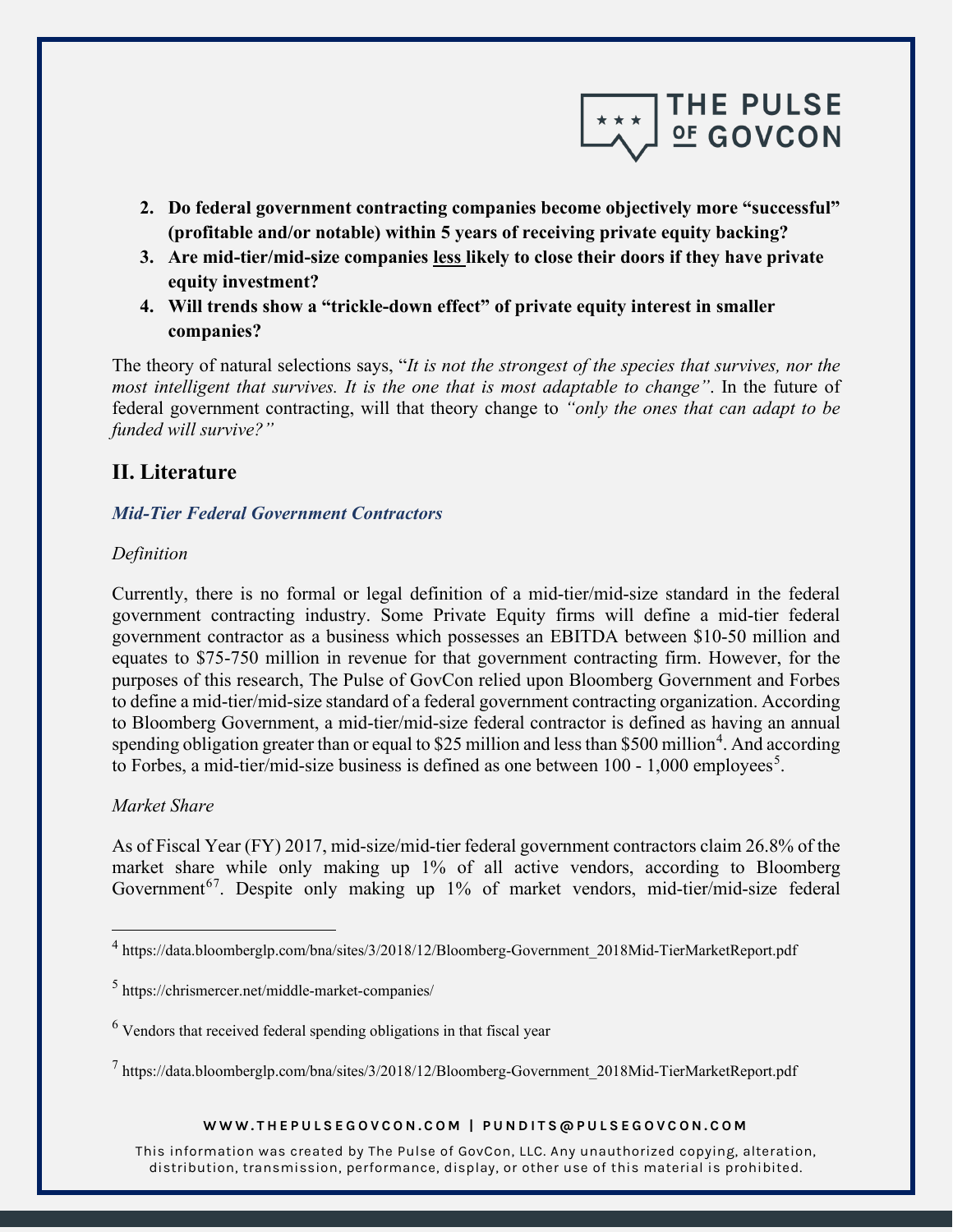

government contractors are increasing in the ecosystem with an average growth rate of 6%. In FY17, the number of mid-tier/mid-size firms reached its highest level in 5 years with the average spending per mid-tier/mid-size vendor growing in FY17 after 3 straight years of decline.



As outlined in Bloomberg Government's 2018 Mid-Tier Market Report, half of all federal spending obligations on mid-tier/mid-size federal contractors are classified as information technology (IT), professional services, facilities, and construction<sup>[8](#page-6-0)</sup>. In FY17, the number of midtier/mid-size spending has increased with the overall market with mid-tier spending growing by 17% since FY13 as the entire market grew by 10%.

It is important to note, that due to no formal or legal definition of a mid-tier/mid-size standard in the federal government contracting industry, hundreds of large commercial enterprises fall into the mid-tier segment; while many are officially designated as "small" federal contracting vendors as they either qualify with a) a special socioeconomic status, or b) a high labor size standards. This is further complicated by the new SBA rules which "extend the runway" for graduation (both in higher dollar thresh holds and longer look-backs), which make it difficult for many of these midtier firms because it allows higher-tier firms to continue to compete in their thresh hold rather then pushing them into the other category where they could compete with the larger-tier government contracting firms<sup>[9](#page-6-1)</sup>. This expanded mid-tier classification which lacks a proper formal or legal definition only further encourages an environment in which Private Equity firms can pick and choose which firms to provide resources and capital for and which ones will be left behind to struggling in the ever changing, competitive environment of government contracting.

## *Private Equity*

#### **WWW.THEPULSEGOVCON.COM | PUNDITS@PULSEGOVCON.COM**

<span id="page-6-0"></span><sup>8</sup> https://data.bloomberglp.com/bna/sites/3/2018/12/Bloomberg-Government\_2018Mid-TierMarketReport.pdf

<span id="page-6-1"></span><sup>9</sup> https://www.jdsupra.com/legalnews/small-business-runway-act-regulation-62437/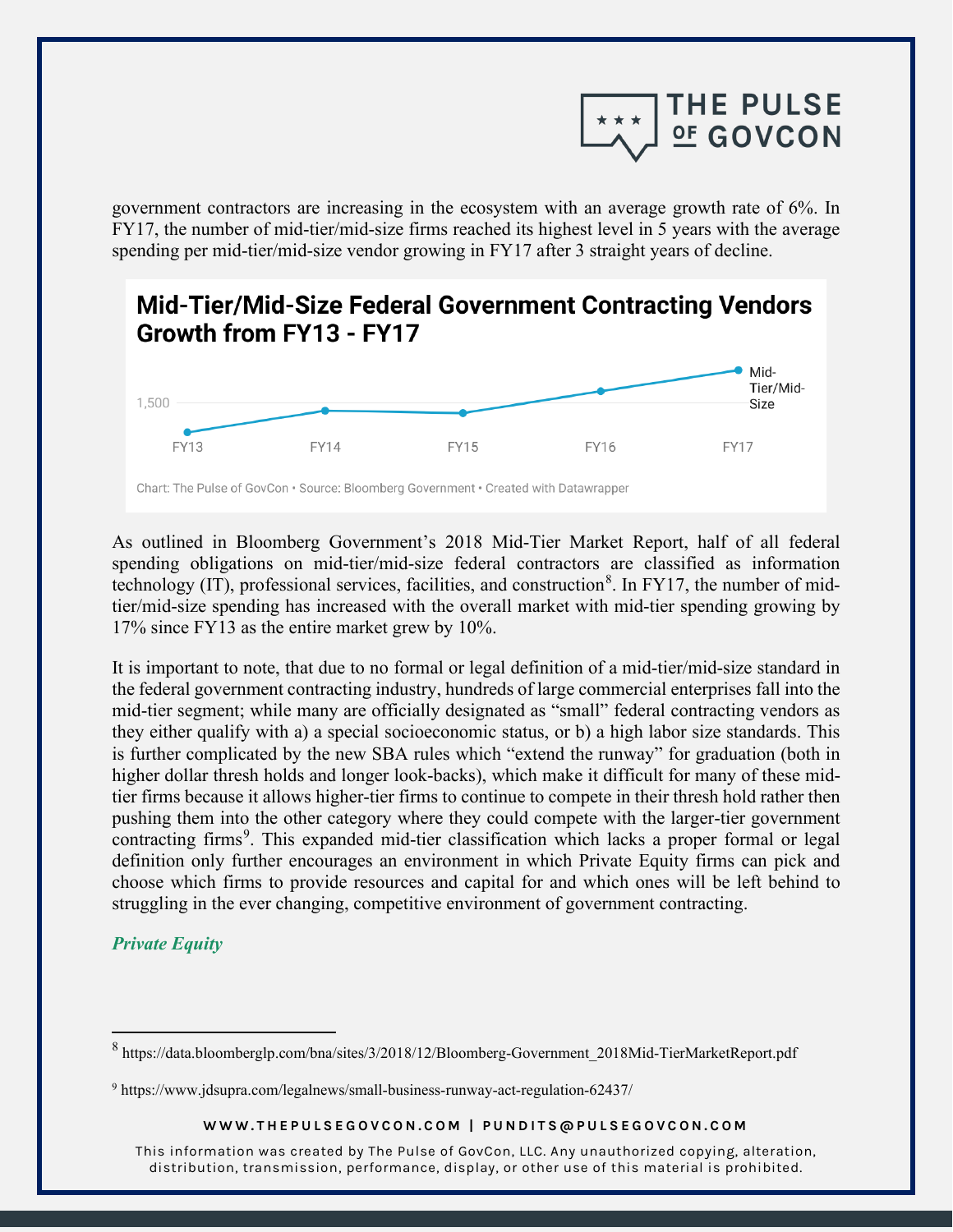

#### *Definition*

Private equity is an alternative investment class and consists of capital that is not listed on a public exchange. Private equity is composed of funds and investors that directly invest in private companies, or that engage in buyouts of public companies, resulting in the delisting of public equity<sup>10</sup>. For the sake of this research, we are just looking at private equity acquisitions (buyouts<sup>[11](#page-7-1)</sup>), which is just part of the greater merger and acquisition world<sup>12</sup>.

## *Private Equity Firms and Historical Investment in Mid-Tier/Mid-Size Federal Contractors*

According to Crunchbase, there are at least 10,010 private equity firms around the world<sup>[13](#page-7-3)</sup>. 237 (2%) of those firms have invested in, acquired, and sold U.S.-based organizations that primarily sell products and services to the U.S. federal government<sup>14</sup>. Based on our Crunchbase query, between 2000 – 2010, there have been significant swings in response to two major events, the first being after 9/11 leading to PE investments into Government and Military firms and the follow up investments after the 2009 market crash. From 2010 - 2021, there have been over 82 private equity acquisitions of organizations matching these criteria, with the peak occurring in  $2016^{15}$  $2016^{15}$  $2016^{15}$ . The sudden peak in 2016 is not clearly identified, but is believed to have been caused by the lean budget years under the Obama administration and buoyed by the Trump Administration's excessive spending. Another theory for this sudden rise is that PE piled into this market based on the perceived safety of the counter-cyclical nature of the sectors based on the late innings of a long bull market.

#### **WWW.THEPULSEGOVCON.COM | PUNDITS@PULSEGOVCON.COM**

<span id="page-7-0"></span><sup>10</sup> https://www.investopedia.com/articles/financial-careers/09/private-equity.asp

<span id="page-7-1"></span><sup>11</sup> https://blog.darcmatter.com/7-private-equity-strategies-investors-should-know/

<span id="page-7-2"></span><sup>12</sup> https://www.visualcapitalist.com/25-largest-private-equity-firms-chart/

<span id="page-7-3"></span><sup>13</sup> https://www.crunchbase.com/home

<span id="page-7-4"></span><sup>14</sup> https://www.crunchbase.com/home

<span id="page-7-5"></span><sup>15</sup> https://www.crunchbase.com/home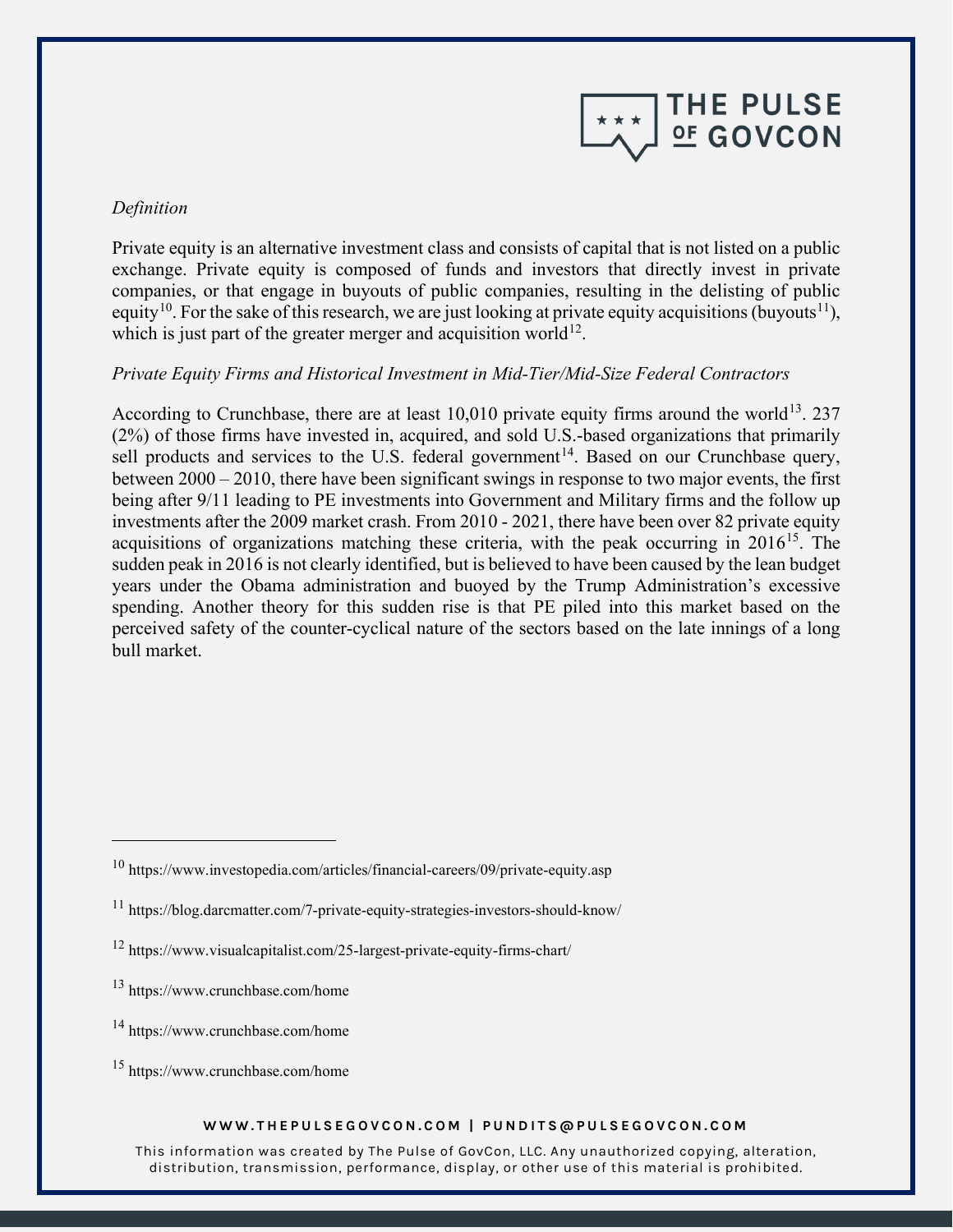

# Private Equity Acquisitions in US-based Firms that Identify as a Primarily Government and Military Firm (2000 - 2020) 15  $10 -$ 2002 2000 2004 2006 2008 2010 2012 2014 2016 2018 2020

To explore how many of these transactions included a mid-tier/mid-sized federal contracting organization, we looked at how many of these acquired organizations fit our mid-tier or mid-sized definition outlined above. Out of the 82 private equity transactions, 37 (45%) of those are acquisitions of a mid-tier or mid-sized federal contractor.

# **Private Equity Acquisitions in US-based Firms that Identify** as a Primarily Government and Military Firm (2000 - 2020)



Chart: The Pule of GovCon · Source: crunchbase · Created with Datawrapper

#### **WWW.THEPULSEGOVCON.COM | PUNDITS@PULSEGOVCON.COM**

Chart: The Pulse of GovCon · Source: crunchbase · Created with Datawrapper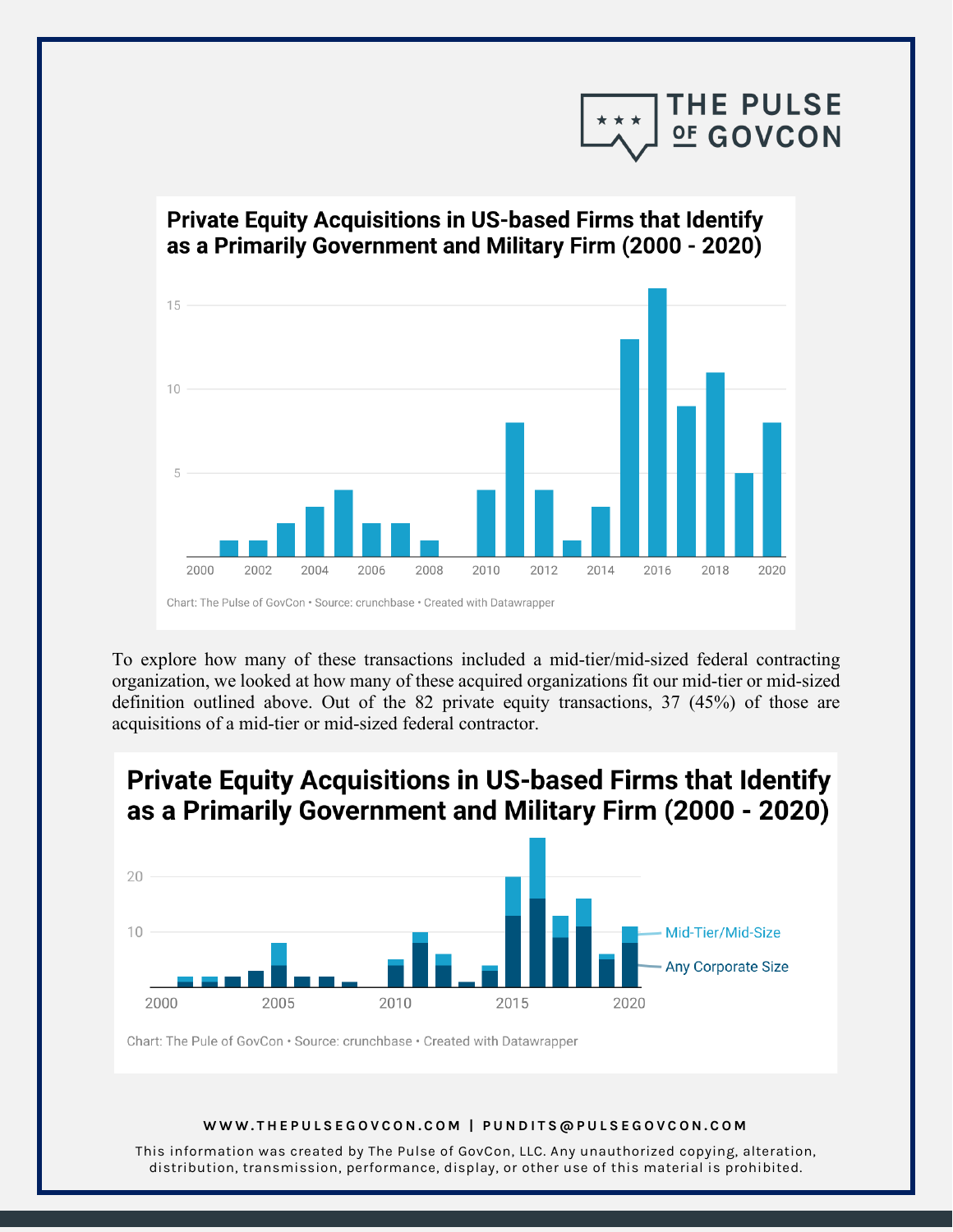

#### *Contract Novation*

Typically, government contracts cannot be moved from one contractor to another, however, when a merger or acquisition  $(M&A)^{16}$  $(M&A)^{16}$  $(M&A)^{16}$  takes place, a contract novation may occur<sup>17</sup>. This is different from a stock sale which requires no novation because it is a change of control. A novation is an agreement between two contracting parties that allows the substitution of a new party in place of an existing old party. The original party that is replaced by the new party is exempted because of the novation. This means the original party has given up any rights (benefits and burdens) it initially had through the agreement. Both original parties must agree for a novation to occur<sup>[18](#page-9-2)</sup>. The federal gover[n](https://www.acquisition.gov/far/42.1204)ment's rules for novations can be found in FAR 42.1204<sup>19</sup>.

A novation agreement applies when: (1) a transfer of ALL the contractor's assets occurs; (2) transfer of the entire portion of assets involved for the performance of the contract occurs<sup>20</sup>. This is needed when (1) a party needs to recognize a third party as a successor in interest of the government contract; (2) transferred assets need to be recognized<sup>21</sup>. A novation is not needed when (1) there is no change in ownership; (2) there is no legal change in a contracting party; (3) the contracting party remains in charge of assets and performance<sup>[22](#page-9-6)</sup>. In cases when assets are not being transferred, an equity transfer of ownership occurs and is viewed as an easier process than relying on the transfer of assets and can vary depending on the contracting office.

During the merger and acquisition process, M&A agreements should account for the performance of any government contracts to continue with the original entity until all novations are approved. In the meantime, the incoming party may position itself as a subcontractor<sup>23</sup>. Novation is best done

#### **WWW.THEPULSEGOVCON.COM | PUNDITS@PULSEGOVCON.COM**

<span id="page-9-0"></span> $16$  For the sake of this research, we are just looking at private equity acquisitions (buyouts), which is just part of the greater merger and acquisition world

<span id="page-9-1"></span><sup>17</sup> https://www.wardberry.com/assignments-and-novations/

<span id="page-9-2"></span><sup>18</sup>https://www.law.cornell.edu/wex/novation#:~:text=A%20novation%20is%20an%20agreement,party%20for%20a n%20existing%20one.&text=Both%20original%20contracting%20parties%20must%20agree%20to%20the%20nov ation.

<span id="page-9-3"></span><sup>19</sup> https://www.acquisition.gov/far/42.1204

<span id="page-9-4"></span><sup>20</sup> https://www.gsa.gov/cdnstatic/Guidelines-Novation\_Agreement.pdf

<span id="page-9-5"></span><sup>21</sup> https://www.gsa.gov/cdnstatic/Guidelines-Novation\_Agreement.pdf

<span id="page-9-6"></span><sup>22</sup> https://www.gsa.gov/cdnstatic/Guidelines-Novation\_Agreement.pdf

<span id="page-9-7"></span><sup>23</sup> https://www.wardberry.com/assignments-and-novations/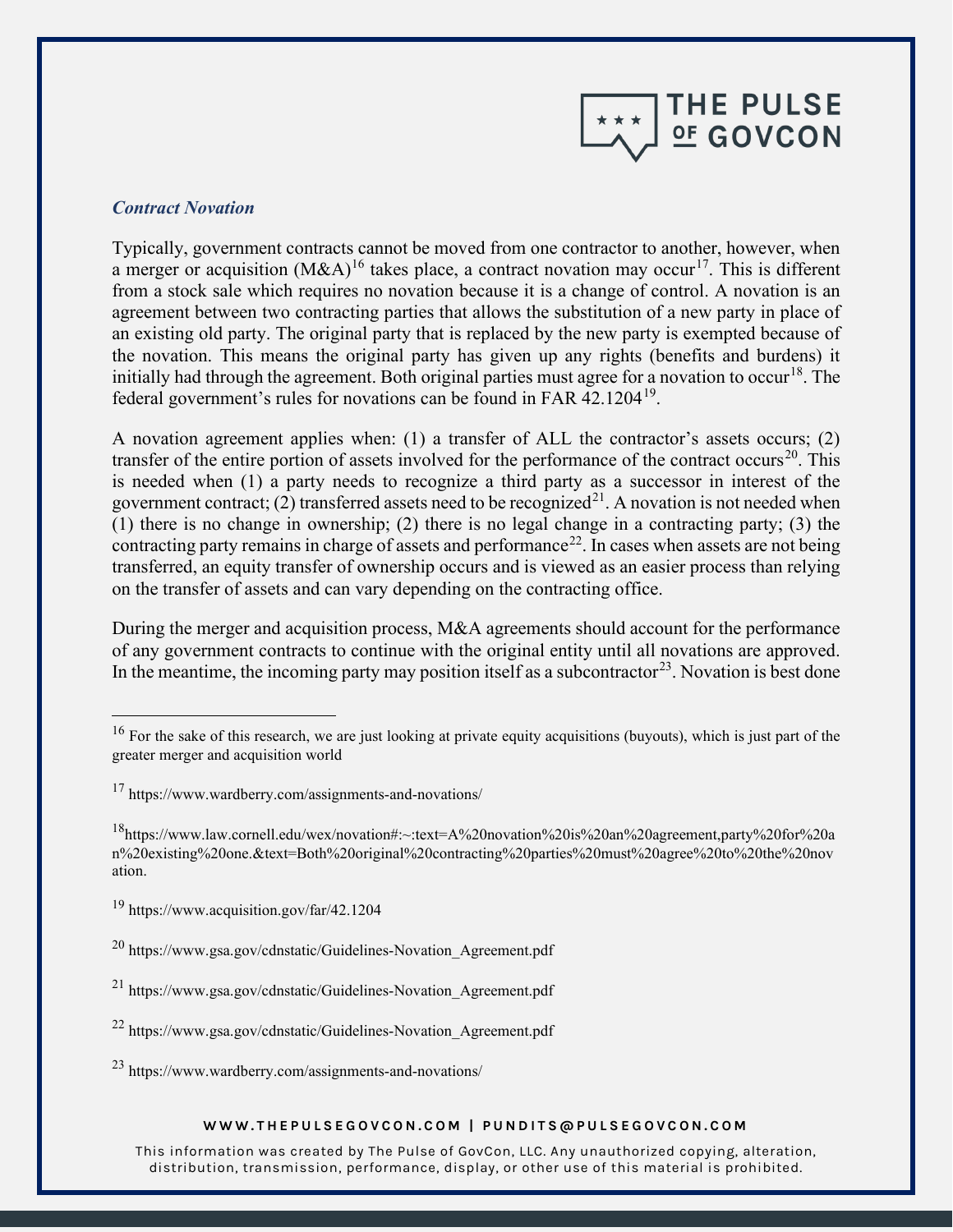

with preparation and time, as there is no official timeline or schedule for novation approval<sup>[24](#page-10-0)</sup>. Ultimately novation takes flexibility and a willingness to roll with the punches from the administrative contracting officer<sup>[25](#page-10-1)</sup>.

## **III. Method.**

The Pulse of GovCon performed research to add context and data to back our theories. To answer our four questions above, The Pulse has identified a selection of SMEs in the field:

- **1. Bob Kipps | KippsDeSanto & Co.:** Bob Kipps founded KippsDeSanto & Co. in 2007 and has grown the M&A firm to be the largest investment bank exclusively focused on the Aerospace / Defense and Government Services sector. KippsDeSanto advises on  $\sim$  20 industry M&A transactions per year. Over the years, Bob has worked with some of the most successful industry firms both advising them on their strategy as they grew and assisting them with their eventual sale.
- **2. Kristjan Kornmayer | The Chertoff Group:** Kristjan Kornmayer is a Senior Director at the Chertoff Group and leads the Merchant Bank's Buy-side Practice, which provides services such as M&A strategy development, target screening and full buy-side diligence analysis to financial and strategic buyers. He also supports Chertoff's investment banking and private equity activities, conducted through its wholly-owned subsidiary Chertoff Capital.
- **3. Richard Philips | Crossroads Capital:** Richard Phillips is the Senior Partner of Crossroads Capital, LLC. He founded this boutique M&A advisory to better serve companies in the middle-market with actionable, data-driven intelligence to make better strategic decisions. He is a seasoned dealmaker and accomplished financial analyst with over 20 years of corporate finance, consulting, and investment banking experience. For the past several years, Government Contracting, Defense, IT Services, and Life Sciences have been sectors of focus.
- **4. Kevin Robbins | Blue Delta:** Kevin is a co-founder of Blue Delta Capital Partners, a growth capital firm which is focused on the U.S. Federal Government Services marketplace, particularly on technology-enabled solutions and services companies. Mr. Robbins has been actively involved in all of Blue Delta's investments, including Metis

#### **WWW.THEPULSEGOVCON.COM | PUNDITS@PULSEGOVCON.COM**

<span id="page-10-0"></span><sup>24</sup>https://governmentcontracts.foxrothschild.com/2016/08/articles/ethics-and-compliance/government-contractnovations-practical-practices-under-far-42-1204/

<span id="page-10-1"></span><sup>&</sup>lt;sup>25</sup>https://governmentcontracts.foxrothschild.com/2016/08/articles/ethics-and-compliance/government-contractnovations-practical-practices-under-far-42-1204/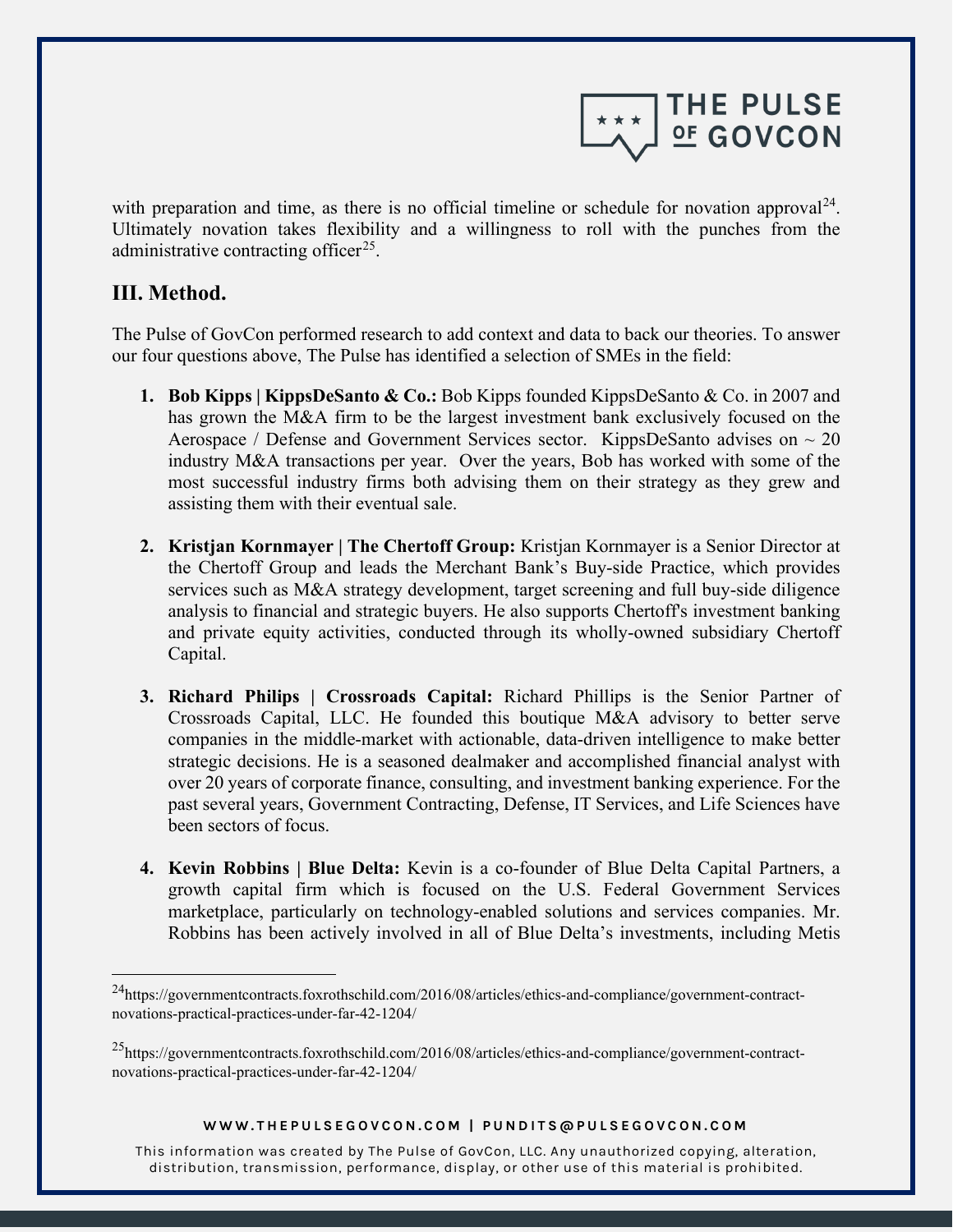

Solutions (acquired by PAE), IST Research (acquired by The Carlyle Group), The Tauri Group (acquired by LMI), and KTSi (acquired by Scitor).

**5. Austin Libowitz | Independent Investor:** Austin Libowitz is an independent investor and advisor in the defense, government, and technology sector. Previously, at Veritas Capital, Austin invested in businesses and partnered with management teams to drive strategic and operational initiatives in the government and technology markets. Additionally, Austin has supported/advised Enlightenment Capital and leading companies in the industry.

## **IV. Discussion.**

## *Bob Kipps*

## **1. What type (i.e. PSC [Service, Product, Research & Development (R&D)]) and size (based on a number of employees) are federal government contracting companies attracting private equity interest?**

Each private equity group (PEG) has a particular comfort zone for the size and profile of companies they're interested in, and each investment has its own thesis/focus. With the broad array of PEGs focused on the GovCon sector (some with multiple "platforms" or portfolio companies with the U.S. government as their end customer), there is interest in most market sectors. That includes Intelligence (Peraton/Veritas), Space (Linquest/Covant & Madison Dearborn), Digital Services (Octo/Arlington Capital) and Base Operations (Amentum/Lindsay Goldberg). Like strategic buyers, PEGs generally prefer to own "mission-oriented" companies that support government's citizen-focused activity rather than firms that support back office needs.

Historically, PEGs liked to start with a platform that was at least \$100MM in revenue and/or \$10MM in EBITDA; however, smaller PEGs are open to starting at a lower level. While PEGs are often willing to buy businesses with more set-aside contracts than larger strategic buyers, they do like to see a strong management team and either success in transitioning some of the target company's set-aside work to Full & Open or success in the pursuit/win ratio of unrestricted work.

## **2. Do federal government contracting companies become objectively more "successful" (profitable and/or notable) within 5 years of receiving private equity backing?**

If successful means having a high likelihood of remaining in business and/or growing, then yes, I believe they will be more successful. However, one caveat is that most PEGs have a preferred holding period of 3-6 years. One of the biggest risks/obstacles for GovCon firms is the transition from set-aside dependency to the unrestricted world. PEG backing enables companies to take the necessary actions to successfully navigate that by helping them 1) finance acquisitions to garner adequate scale to be competitive, 2) attract management talent accustomed to hunting and winning unrestricted prime opportunities and 3) adopt mature internal processes and procedures.

#### **WWW.THEPULSEGOVCON.COM | PUNDITS@PULSEGOVCON.COM**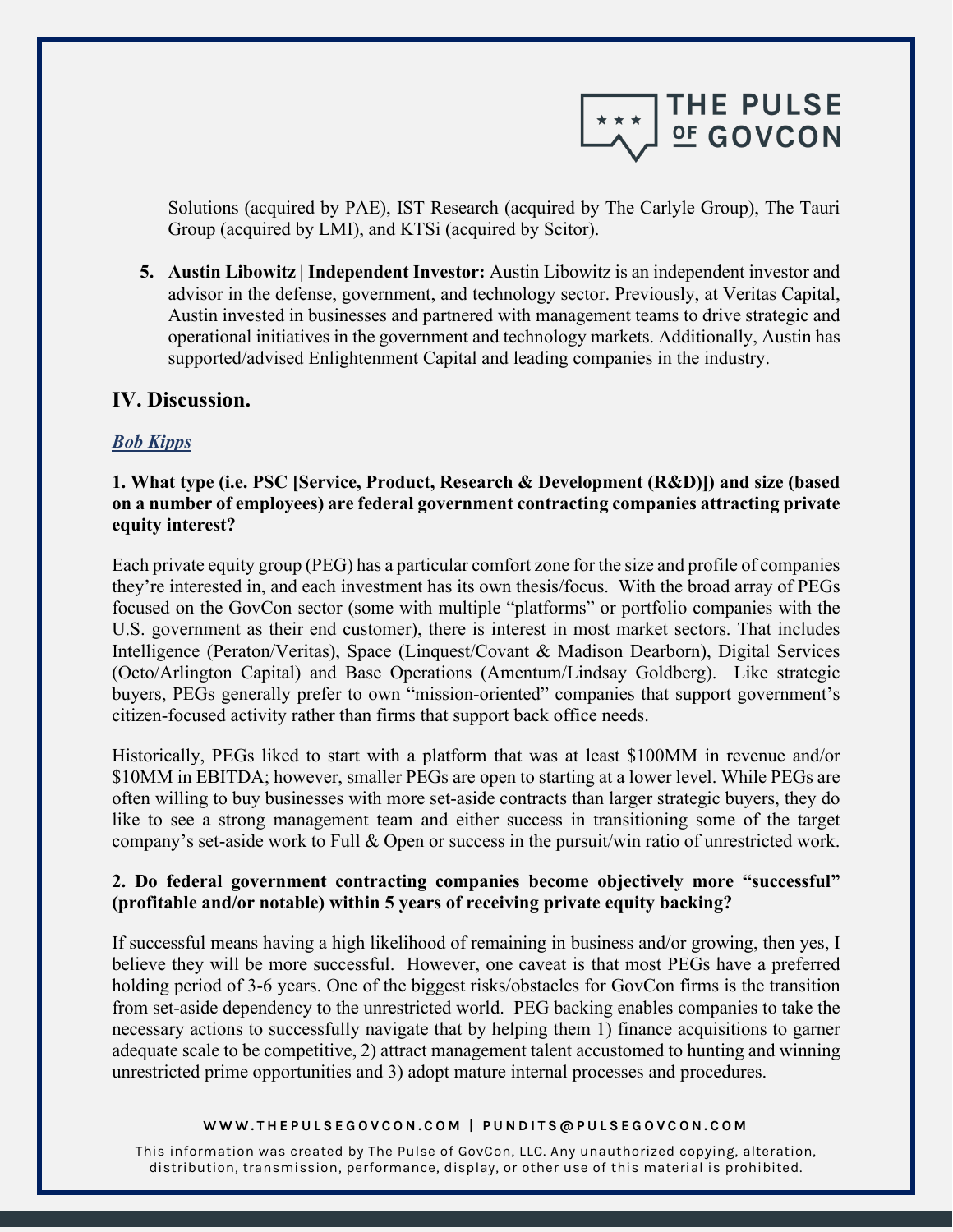

In addition, over the past 5 years, more PEGs are focused on owning minority stakes in GovCon firms. Some of these firms, like Blue Delta Capital in particular, have a stable of very experienced industry veterans. Enlightenment Capital is another 'smart money' firm that is more hands-on, which could dramatically increase the success rate of the portfolio companies.

#### **3. Are mid-tier/mid-size companies less likely to close their doors if they have private equity investment?**

See above

#### **4. Will trends show a "trickle-down effect" of private equity interest in smaller companies?**

Given the difficult path for smaller firms to successfully transition to the larger unrestricted and the aforementioned benefits, PEG involvement in smaller companies may very well become much more common.

#### *Kristjan Kornmayer*

## **1. What type (i.e. PSC [Service, Product, Research & Development (R&D)]) and size (based on a number of employees) are federal government contracting companies attracting private equity interest?**

I would start by breaking down the PE buyer landscape into two types: Specialists vs. Generalists. Each category approaches the A&D / GovCon market differently and will be searching for different types of companies.

**Specialists:** A&D / GovCon-focused PE firms with deep experience and expertise investing in this market. They are looking for specialized companies who differentiate by their capabilities (services, solutions, products), their customer relationships, and/or the mission. If a firm possesses some of these differentiating characteristics, specialist PE buyers will (and do) consider smaller firms but they have to be past growth stage with stable/growing revenue + EBITDA growth and attractive margins (a reflection of their differentiation). Buyers will have a preference for prime contracts and a limited tolerance for a lot of restricted and sub work. OTAs have become of greater interest to these types of buyers, especially in the  $R&D$  + prototyping world. In terms of size, some buyers will go as small as 10 employees and \$10M revenue, but those would be for highly specialized companies (e.g., NSA cyber); typically it's more like  $25+$  employees / \$25M+.

Areas where we see a lot of activity in this realm include cybersecurity, C4ISR, R&D / S&T, modeling & simulation, intelligence solutions / services, space, AI/ML. Example PSC codes could include R&D codes (AC11 – 13, AC 31 – 33), and Category H (Quality Control, Testing,  $\&$ Inspection)

#### **WWW.THEPULSEGOVCON.COM | PUNDITS@PULSEGOVCON.COM**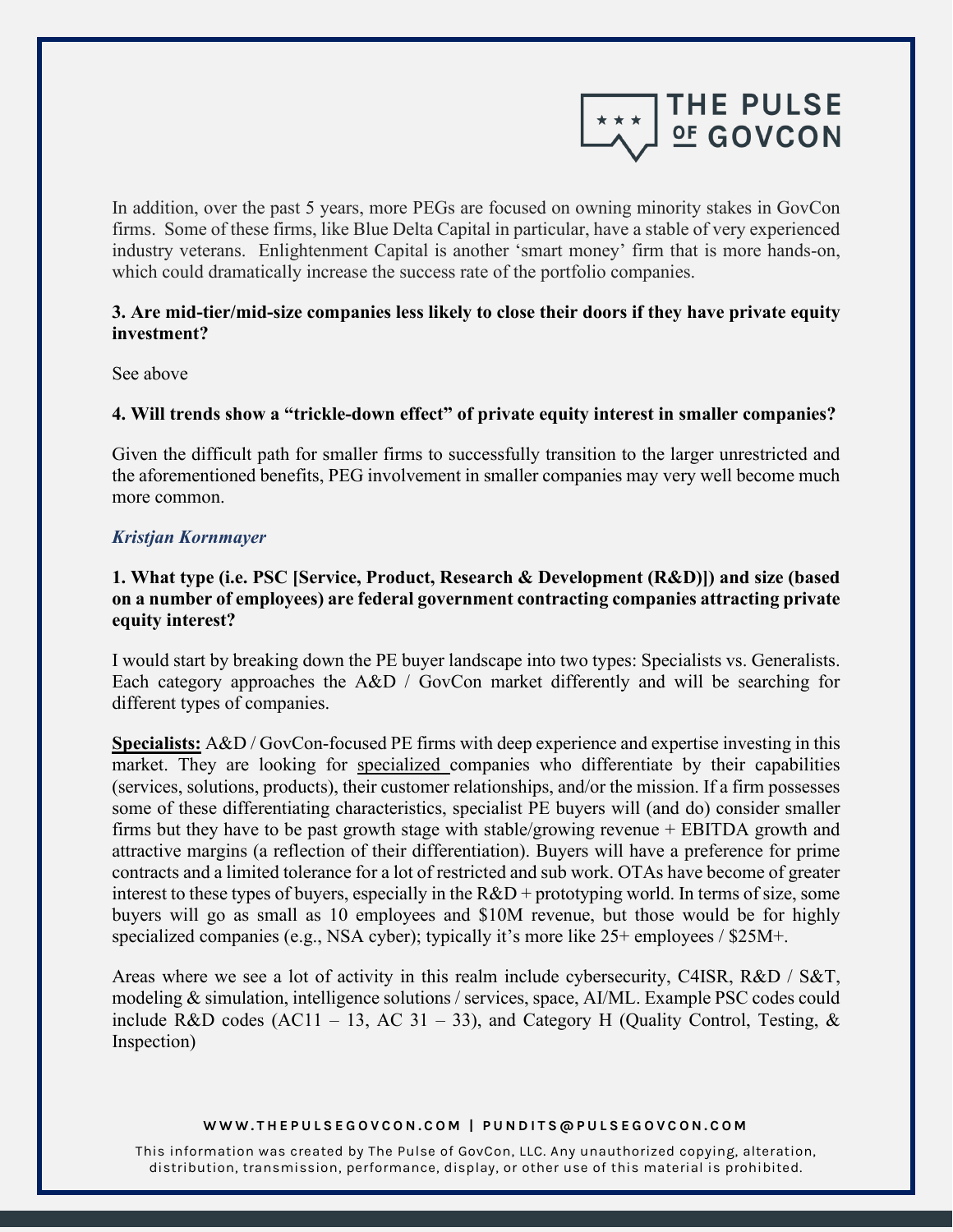

**Generalists**: These are PE firms who typically don't dabble in A&D / GovCon, but who might be looking at targets in adjacent markets (e.g., cybersecurity) or as "safe harbor" in an otherwise volatile economy. These types of buyers will typically look for larger services + products businesses with stable, predictable businesses and accompanying cash flows; they will also generally look for companies with some scale. Thus, they will stick to mid-sized companies (50+ employees, \$100M rev) and will also want leadership to stick around and continue to grow the business.

Example areas of activity: IT services, subsystem / components manufacturing, logistics, AEC, system MRO; commercial aero is seeing a lot of M&A recently. PSC category codes would include Categories C1, D3, H1/2, J0, K, and M1.

## **2. Do federal government contracting companies become objectively more "successful" (profitable and/or notable) within 5 years of receiving private equity backing?**

Generally, I would say that most DoD GovCon companies do become more successful within 5 years of PE backing, defining "successful" as continued revenue growth and profitability. Compared to other industries, we see a lot more growth investing in our space. Companies for sale are seeking new resources and backing to continue growing in their respective GovCon market segments, and PE backers usually provide those additional resources (BD / B&P, sales & marketing, recruiting, infrastructure, etc.) to facilitate continued growth and scale.

When this does not happen, it's usually due to a change in the customer environment - budget constraints, shifting priorities, shuffling / cancellation of contracts - that results in an adverse impact to the company.

#### **3. Are mid-tier/mid-size companies less likely to close their doors if they have private equity investment?**

Yes, for the reasons highlighted above. PE investors are inherently incentivized to grow their assets so they can sell for a higher multiple. Another approach to generating value is through cost-take out (downsizing and optimization) which isn't nearly as prevalent in GovCon as in other industries.

#### **4. Will trends show a "trickle-down effect" of private equity interest in smaller companies?**

To an extent, but there's a threshold below which companies are simply too small with too much risk (e.g., too much small business / restricted work, too much sub work, etc.) with too much risk for PE to acquire There are other options available to smaller companies (minority recap, VC, etc.)

#### **WWW.THEPULSEGOVCON.COM | PUNDITS@PULSEGOVCON.COM**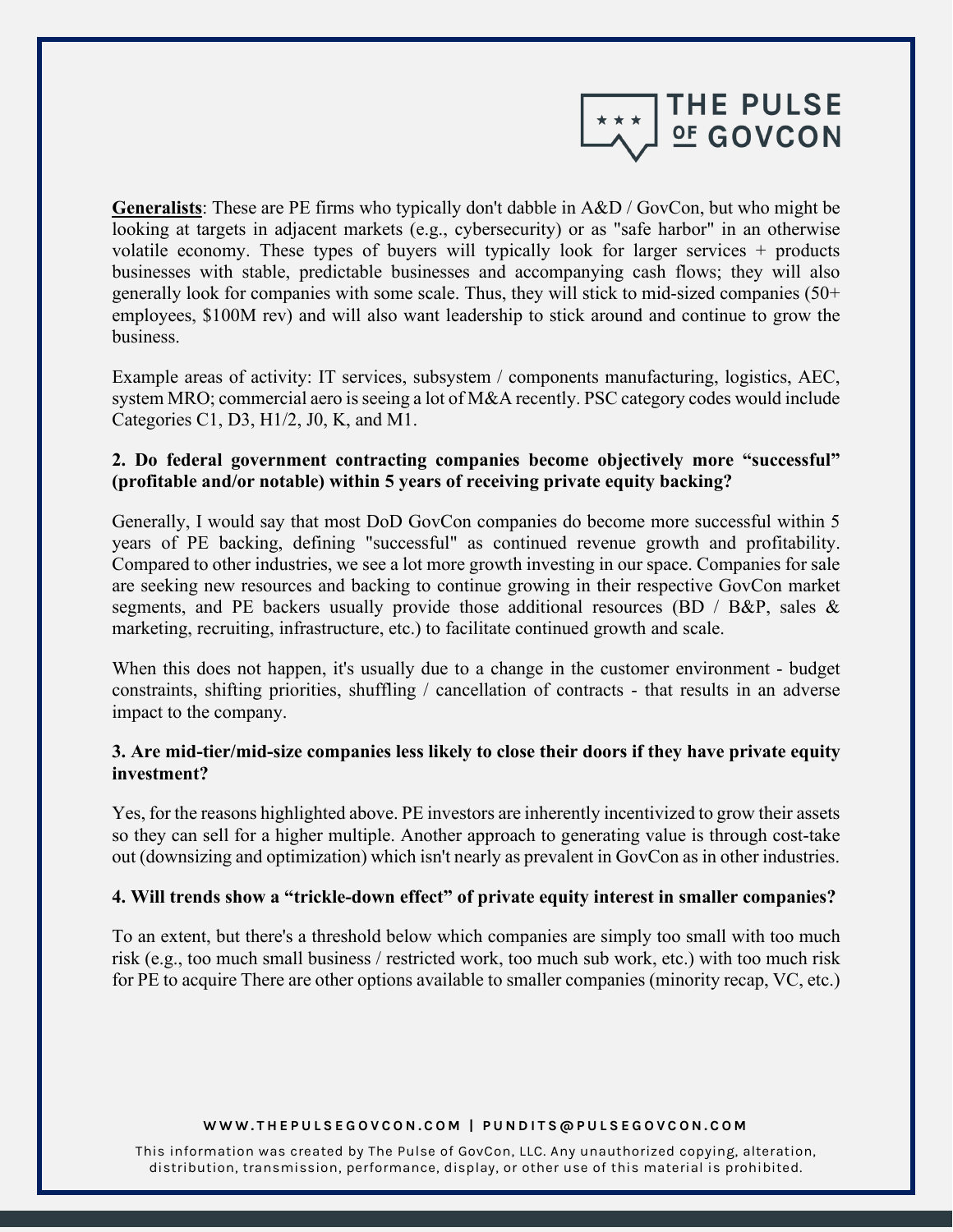

## *Richard Phillips*

## **1. What type (i.e. PSC [Service, Product, Research & Development (R&D)]) and size (based on a number of employees) are federal government contracting companies attracting private equity interest?**

Companies want to see past performance heavily sought on the most attractive, best-in-class contract vehicles that key agencies are deploying in their spending. Typically, institutional buyers and PEGs want to see Full & Open work of 70% or greater. Sub-work is heavily discounted. Contract diversity is more important than agency diversity. That said, differentiated capabilities drive buyer interest more than customer access. The proven ability and track record of winning competitive work and making the transition beyond reliance on SB set-asides is a key determinant in showing the business can scale.

## **2. Do federal government contracting companies become objectively more "successful" (profitable and/or notable) within 5 years of receiving private equity backing?**

In a word, yes. It helps a company evolve from small to large with more resources, more robust corporate infrastructure and better governance having gone through the diligence rhythm and the change management a PE buyer will demand.

## **3. Are mid-tier/mid-size companies less likely to close their doors if they have private equity investment?**

Generally yes, it provides credibility, financial resources, talent, and increased capability to expand and build beyond current revenue plateaus. A private equity overseer will be demanding but they will do what is required to navigate a company through trouble waters. A PEG answers to its even more demanding LPs, so they are on the hook too.

#### **4. Will trends show a "trickle-down effect" of private equity interest in smaller companies?**

Yes, I think so – there are currently 70+ PE platform companies in the sector and counting. These PEGs will look for "bolt-on" acquisitions that will by definition will be smaller but more targeted in terms of unique capability and complementary services. We have seen this in deal activity over the past three years and it should continue.

#### *Kevin Robbins*

**1. What type (i.e. PSC [Service, Product, Research & Development (R&D)]) and size (based on a number of employees) are federal government contracting companies attracting private equity interest?**

#### **WWW.THEPULSEGOVCON.COM | PUNDITS@PULSEGOVCON.COM**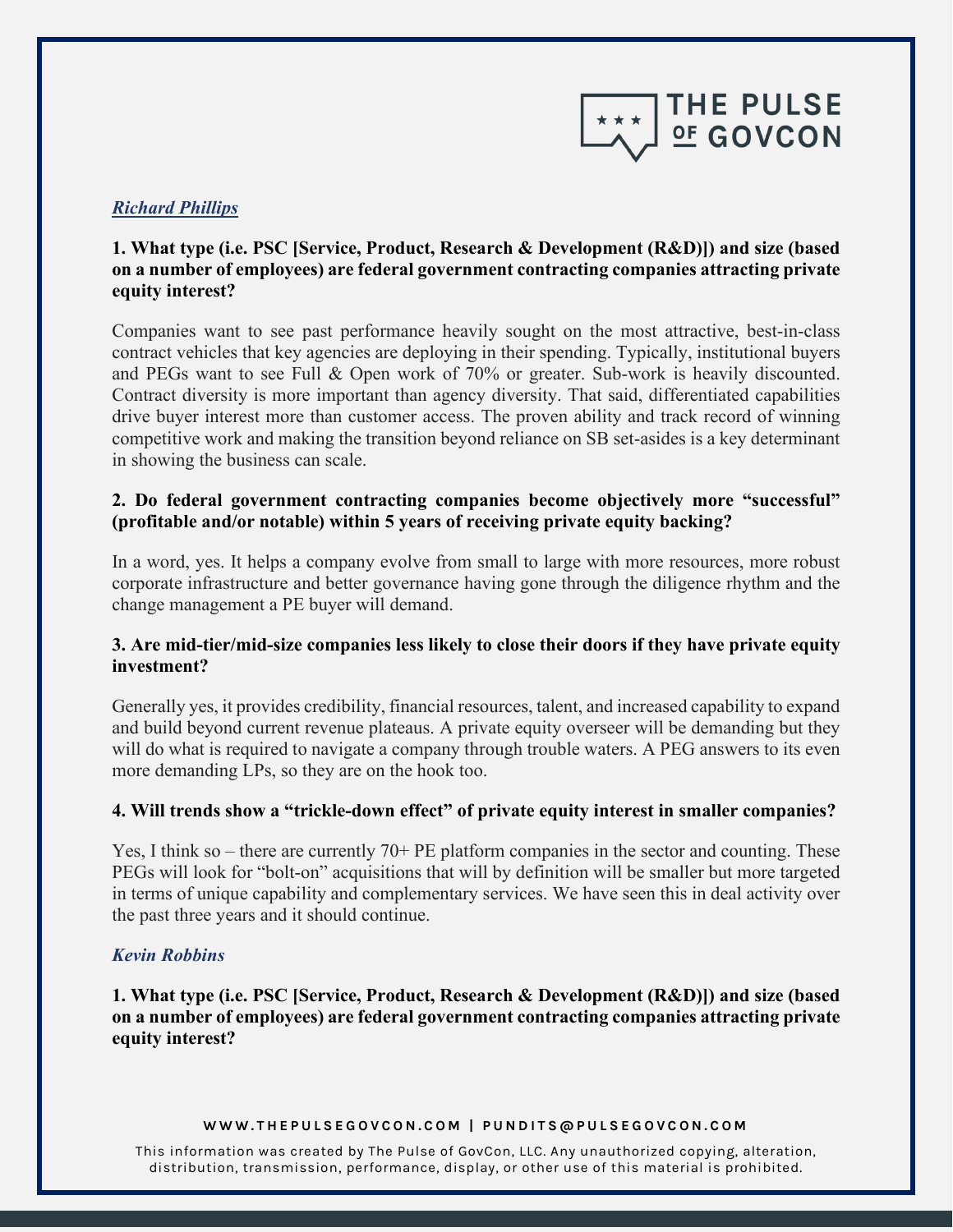

It is an interesting question, because most PE firms do not think in terms of PSCs or employee counts. They are seeking capabilities and specific customer concentrations and measure size by EBITDA or Revenue. That said, I see the most interest for services and to a far lesser extent, some select specialized hardware or software. Very few people are actively seeking R&D right now. With respect to size, most PE firms require leverage, so typically they are looking for a bare minimum of \$5M of EBITDA, but prefer to be in the \$10-30M range, which means there is a little appetite for companies once they get over \$50M of revenue and far more once they are in the \$100- 300M revenue range. For services companies at \$200K/employee, that means there is little interest below 250 employees and the most interest in the 500-1,500 employee range

## **2. Do federal government contracting companies become objectively more "successful" (profitable and/or notable) within 5 years of receiving private equity backing?**

There really isn't a lot of empirical data here, just a lot of rumor and innuendo. Generally speaking, PE firms are best at extracting operational efficiencies (cutting costs to expand profitability) and aiding in inorganic growth (making acquisitions). I know of very few companies that have failed to grow post-investment, but most of the topline (revenue) growth has been the result of making acquisitions and most of the bottom line (profit) expansion has been from cutting costs or leveraging existing costs over a broader revenue base.

## **3. Are mid-tier/mid-size companies less likely to close their doors if they have private equity investment?**

Yes. The mid-tier is a lonely place to be. You no longer have the set-aside protections from the SBA and have to fend off the ankle-biting small businesses, yet you lack the scale, credibility and process maturity to go toe-to-toe with the big companies. The only way to succeed is to concentrate your fire and make fewer, bigger bets. That is a risky strategy that few management teams have the intestinal fortitude to execute, so bringing in a PE sponsor to add resources OR to let the founder de-risk the path forward by taking chips off the table makes a lot of sense.

## **4. Will trends show a "trickle-down effect" of private equity interest in smaller companies?**

This is really hard. For starters, control private equity immediately vacates the SB protections for smaller companies by virtue of the SBA Affiliation rules. This alone is typically a deal killer. Second, without more than \$5M of EBITDA, banks and institutional lenders have trouble putting much leverage on these businesses, which means PE firms have to put in way more equity than they typically like to do (normally 50/50 equity/debt) OR are restricted to paying lower prices to preserve their ratios, which prices are rarely compelling to Founders selling a stake in their companies. Minority equity (as evangelized by Blue Delta as far back as 2009) is the right solution to this problem: arm the smaller companies with the resources they need to scale into the mid-tier and beyond. We are seeing some new entrants trying their hand at this and have also seen brand new PE firms make controlling interests in small businesses to take advantage of a once-a-firm-

#### **WWW.THEPULSEGOVCON.COM | PUNDITS@PULSEGOVCON.COM**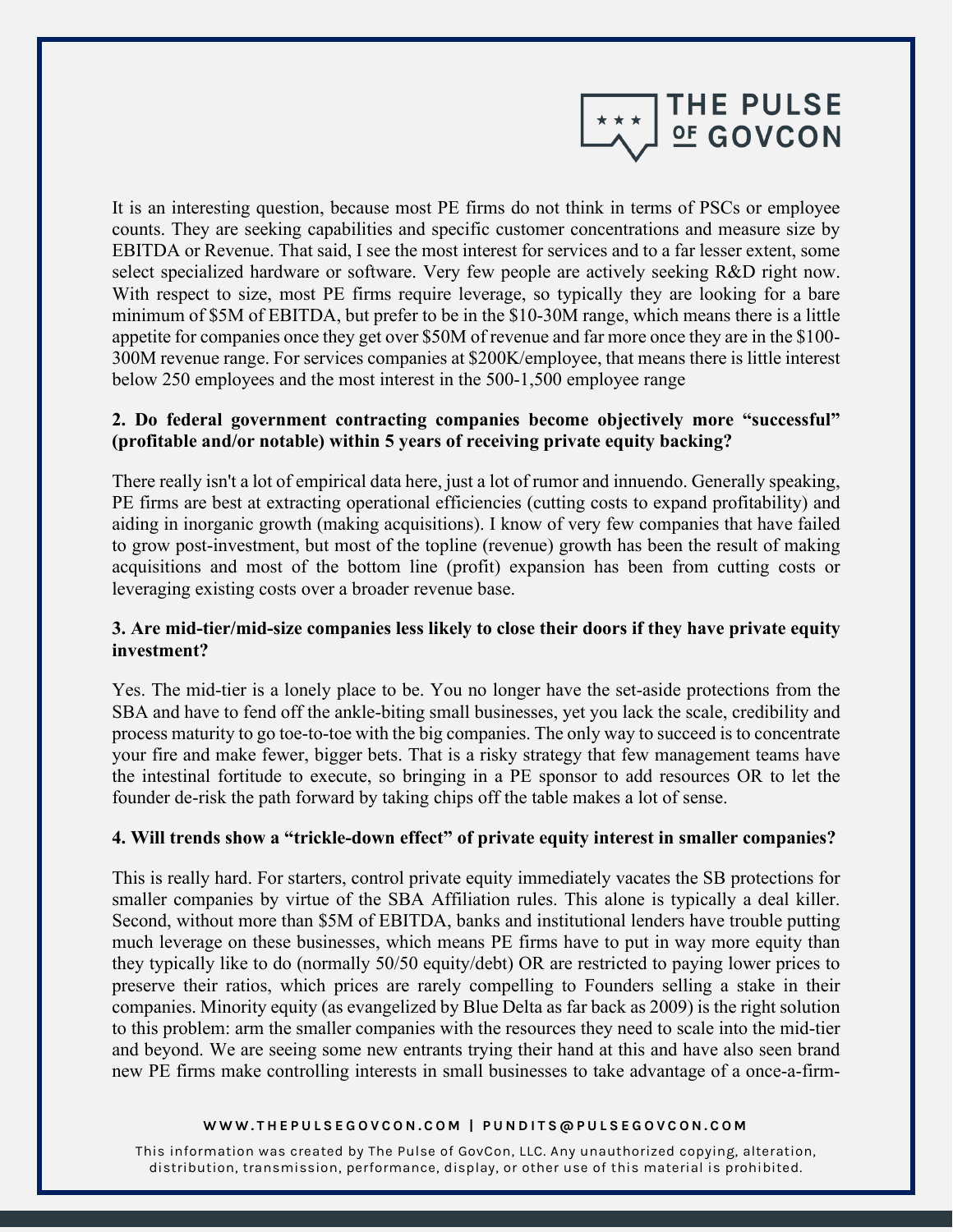

lifetime opportunity to Affiliate with no other portfolio companies. Some institutional and mezzanine debt funds have also started to get aggressive at the lower end of the market as well, but without \$3-5M minimum, sustainable EBITDA, there isn't a lot they can do to help either.

#### *Austin Libowitz*

## **1. What type (i.e. PSC [Service, Product, Research & Development (R&D)]) and size (based on a number of employees) are federal government contracting companies attracting private equity interest?**

**Size:** Private equity firms determine the size of their target acquisitions based on the firm's desired equity check size (amount of equity invested in a transaction). Target equity check size is a range driven by the firm's fund size or capital able to be deployed and the number of desired investments with parameters on the larger and smaller ends based on investment mandate, concentration requirements, and time/economic factors. Then, the leverage quantum (debt amount) available and business multiple/valuation impact the private equity firm's purchasing power. The U.S. private equity market boasts significant dry powder (amount of committed, but unallocated capital a firm has on hand), ~\$750bn currently, representing a 2.2x increase over the last decade, creating healthy PE demand. About 90% of that dry powder concentrates in funds with  $\geq$ \$500mm of capital, and thus most private equity capital seeks larger platforms (~\$100mm of revenue / ~\$10mm of EBITDA and larger). It is important to note, however, only a very small portion of that dry powder finds its way into the federal government contracting market.

Equity check size and EBITDA/financial metrics drive the target business size for investment rather than a specific employee count. Nevertheless, employee count in a government servicesbased business highly correlates to revenue based on appropriate revenue per employee benchmarks.

Set-aside work and retaining small business designation restricts target business size in the lower end of the market given the challenges for most private equity investors and strategies. In addition to the risk inherent in the lower end of the market, which is more prevalent for generalist buyers, as previously noted, investor capital is generally searching for a platform much larger than this.

**Type:** There is broad investor interest across government business types. An investor's experience, focus, and familiarity drive specific business type interest. Investors without an A&D/government focus are more likely to search for companies with capabilities, customers, and end markets that are adjacent and familiar to their typical areas of focus, whereas a specialized buyer in the market may focus elsewhere, especially where the investor believes they can uniquely add value. In terms of PSC codes, investors focus on business capabilities, customer base, differentiation, competitive advantages, etc. rather than PSC or NAICS codes.

#### **WWW.THEPULSEGOVCON.COM | PUNDITS@PULSEGOVCON.COM**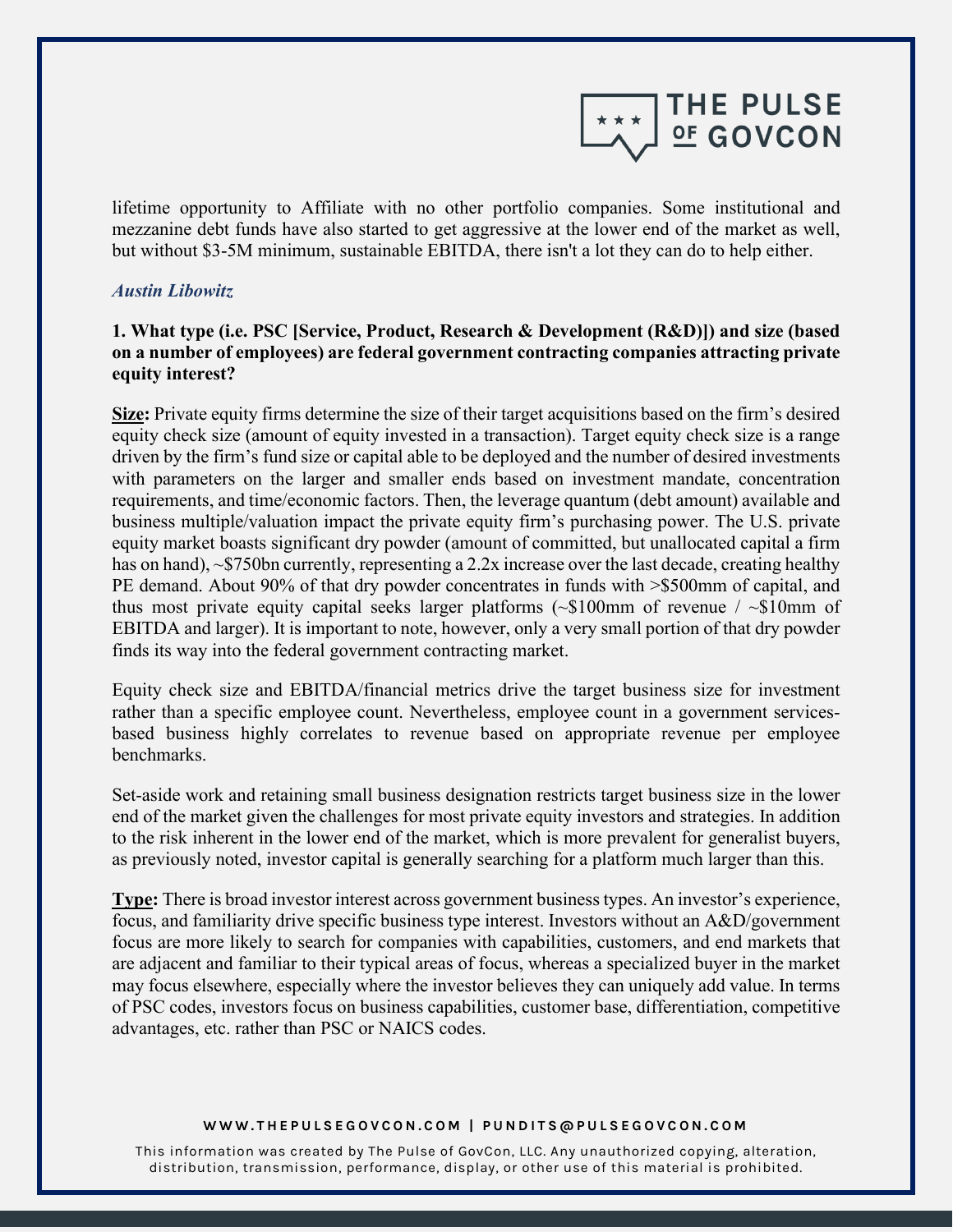

At the end of the day, each investor has their own thesis, focus areas, and size requirements, and private equity is very much a people, culture, and fit business.

## **2. Do federal government contracting companies become objectively more "successful" (profitable and/or notable) within 5 years of receiving private equity backing?**

The All else equal, the answer is yes. I am defining success here from the perspective of revenue and EBITDA growth and/or staying in business. A private investor backed business generally has greater capital and resources to achieve success. Businesses will experience inevitable ups and downs, issues, and challenges (i.e. major recompete loss), especially in the middle market, that a private investor backing can help de-risk. An investor who knows the end-market well and provides support with BD, strategy, product/solution, human capital/recruiting, infrastructure and operations, M&A, customer knowledge, etc. will prove valuable to enable success.

## **3. Are mid-tier/mid-size companies less likely to close their doors if they have private equity investment?**

In short, yes. For mid-size companies, especially at the smaller end of the market, a focused investor could provide financial backing, know-how, and support to increase the likelihood of survival compared to a solely founder owned company. A talented private investor deploying an appropriate capital structure, providing financial reserves, helping with growth initiatives and processes, and assisting in scenario planning and risk mitigation techniques will de-risk the likelihood of failure. To provide a frame of reference, the loss ratio (percentage of capital realized below cost divided by total invested capital) in private equity generally is  $\sim 8.5\%$ , and for a firm knowledgeable in the sector, anecdotally that number should be lower than average.

#### **4. Will trends show a "trickle-down effect" of private equity interest in smaller companies?**

This ties into the first question about investment size requirements, leverage available, and generalist or sector specific investors, and has implications about the investor landscape and search for alpha (performance of an investment as compared to a relevant benchmark return). Smaller companies can be an attractive market for targeted strategies from a specialist investor, but I would find it generally uncommon for a non-specialist to attempt to trickle down lower into the market. Smaller companies generally have an increased risk profile, and greater market knowledge would be required to successfully invest further down market. This increased risk profile is due to greater small business risk, sub risk, conversion risk, business concentration risk, etc., which could be a difficult endeavor for most, particularly a generalist investor. Also, from a practical perspective, depending on the investor size and firm/fund dynamics, the attractiveness of smaller transactions is limited for many.

#### **WWW.THEPULSEGOVCON.COM | PUNDITS@PULSEGOVCON.COM**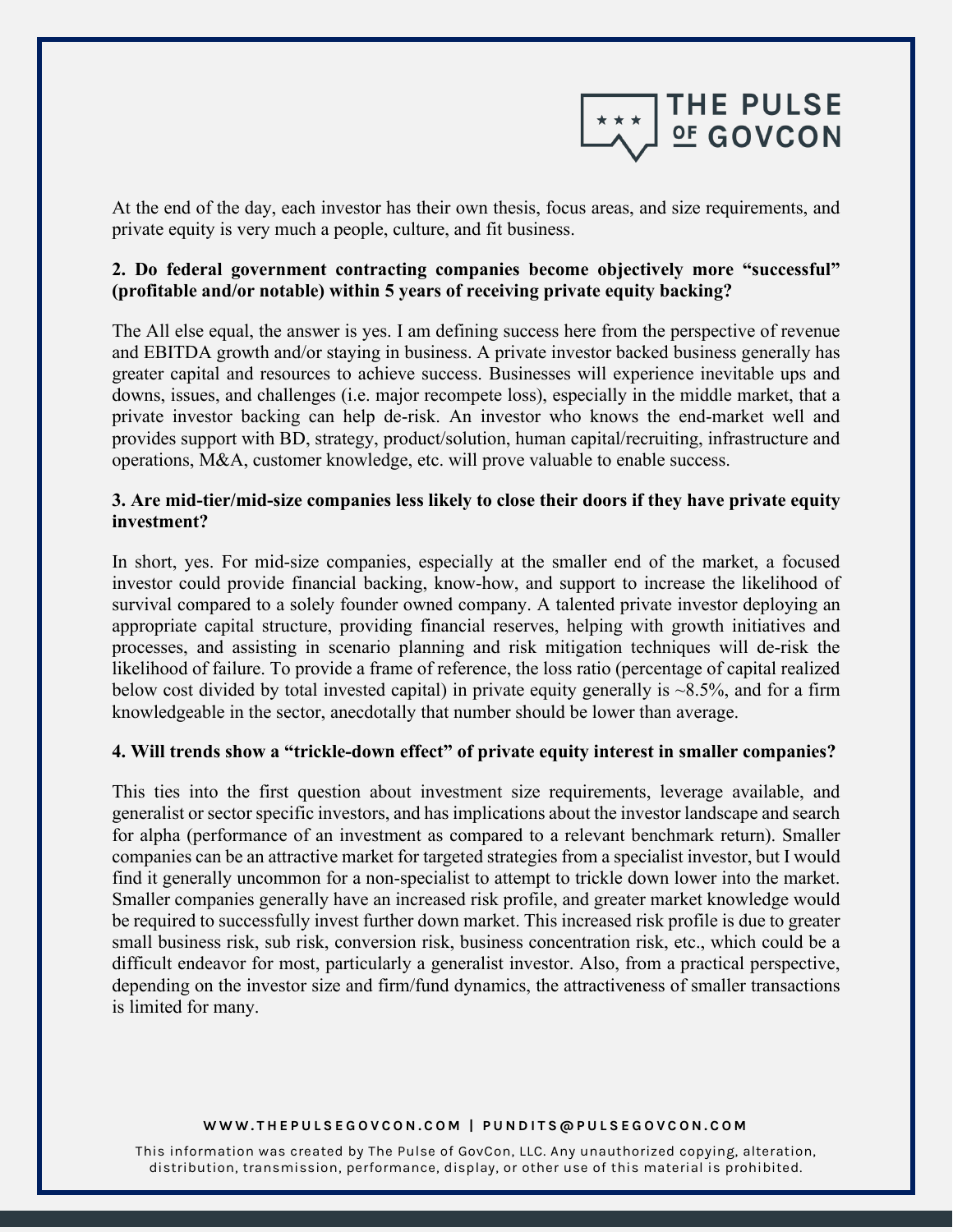

## **V. Summation**

Based on our SME interviews, we can conclude the following:

## **What type (i.e. PSC [Service, Product, Research & Development (R&D)]) and size (based on a number of employees) are federal government contracting companies attracting private equity interest?**

 $\triangleright$  The average revenue to attract private equity is \$100M — right in the sweet spot of what would constitute a mid-sized government contracting firm. However, other factors play into consideration when private equity's make the decision to pursue these investments and meeting that revenue stream does not guarantee an investment. Many mid-tier firms that do meet this threshold are put aside by private equity firms because of other reasons and concerns.

## **Do federal government contracting companies become objectively more "successful" (profitable and/or notable) within 5 years of receiving private equity backing?**

 $\triangleright$  Yes - based more on lore than facts, and with caveats on what it means to be successful.

## **Are mid-tier/mid-size companies less likely to close their doors if they have private equity investment?**

 $\triangleright$  Yes - not only by helping to alleviate the general risk, but also because PE investors are inherently incentivized to grow their assets so they can sell for a higher multiple.

## **Will trends show a "trickle-down effect" of private equity interest in smaller companies?**

Possibly - but only to a point. There comes a point where a business is too small to be worth the risk, but in general the hearty, stable smalls could be a point of interest.

# **VI. Conclusion**

Through this exploratory case study, The Pulse of GovCon performed further research to measure the answers to these questions. According to a 2018 Government Accountability Office (GAO) report, a very small percentage of small businesses grew to be mid-sized and continued to receive federal contracts during FY08 - FY7 as most small businesses awarded set-aside contracts in FY17 were well below the Small Business Administration (SBA) size standards<sup>[26](#page-18-0)</sup>.

#### **WWW.THEPULSEGOVCON.COM | PUNDITS@PULSEGOVCON.COM**

<span id="page-18-0"></span><sup>26</sup> https://www.gao.gov/assets/gao-19-523.pdf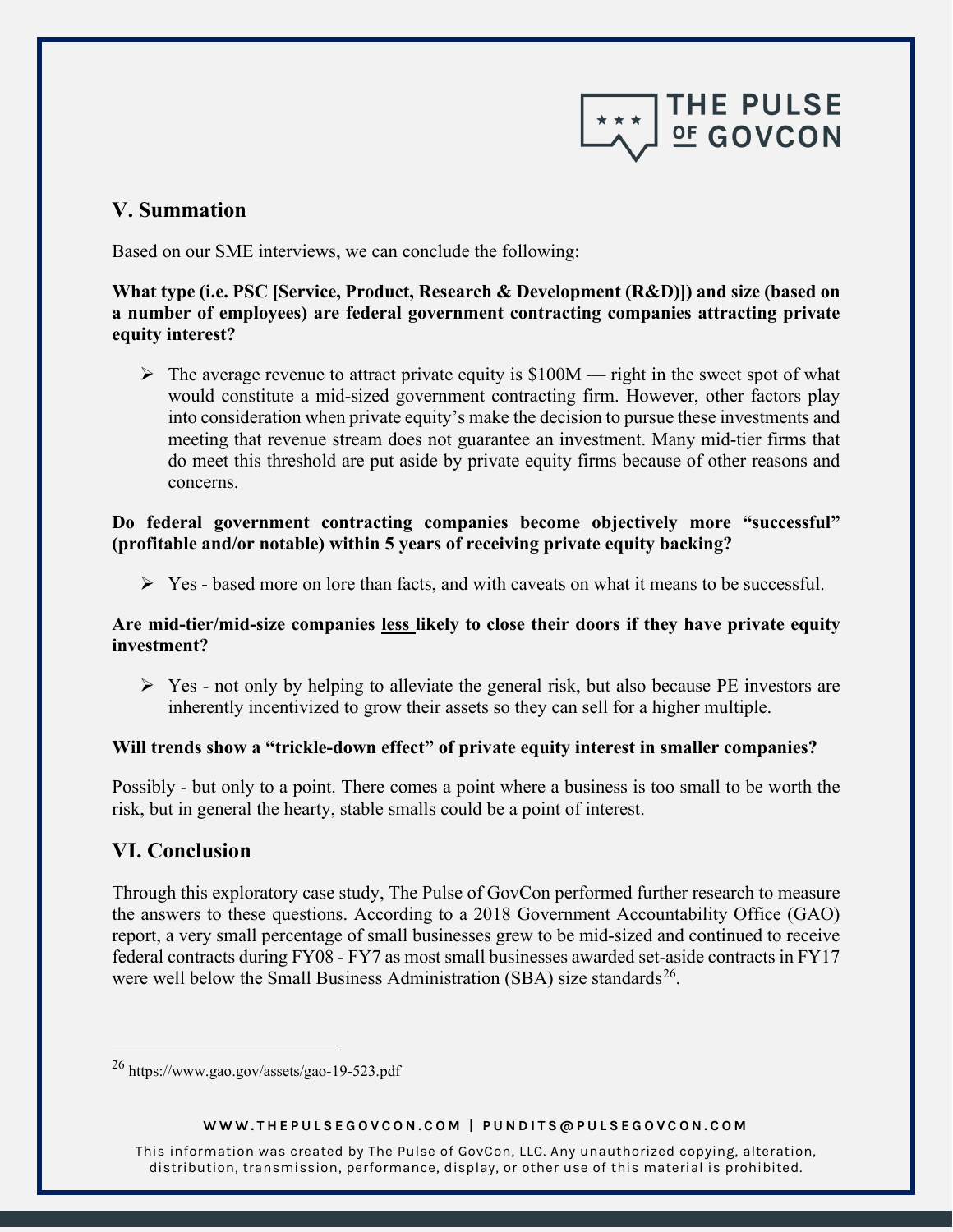

#### Figure 2: Percentage of Set-Aside Contracts and Contract Obligations Awarded to Small Businesses in Fiscal Year 2017, by Quartile of Size Standard



Source: GAO analysis of Federal Procurement Data System-Next Generation data. | GAO-19-523

Note: Other includes contracts awarded to small businesses for which we did not have size information or for which the size information was zero or inconsistently coded. Percentages may not sum to 100 due to rounding.

GAO analyzed the extent to which small businesses that grew to be mid-sized in 2013 continued to receive any type of contract in  $FY14-FY17^{27}$  $FY14-FY17^{27}$  $FY14-FY17^{27}$ . Here is what they found<sup>[28](#page-19-1)</sup>:

#### **WWW.THEPULSEGOVCON.COM | PUNDITS@PULSEGOVCON.COM**

<span id="page-19-0"></span><sup>27</sup> https://www.gao.gov/assets/gao-19-523.pdf

<span id="page-19-1"></span> $^{28}$  It is important to note that in this GAO publication, researchers only looked at the number of total contract awards, and not the dollar value of those contract awards. In this instance, GAO is valuing quantity over possible quality which is not exactly relevant to growth of a federal government contracting firm.